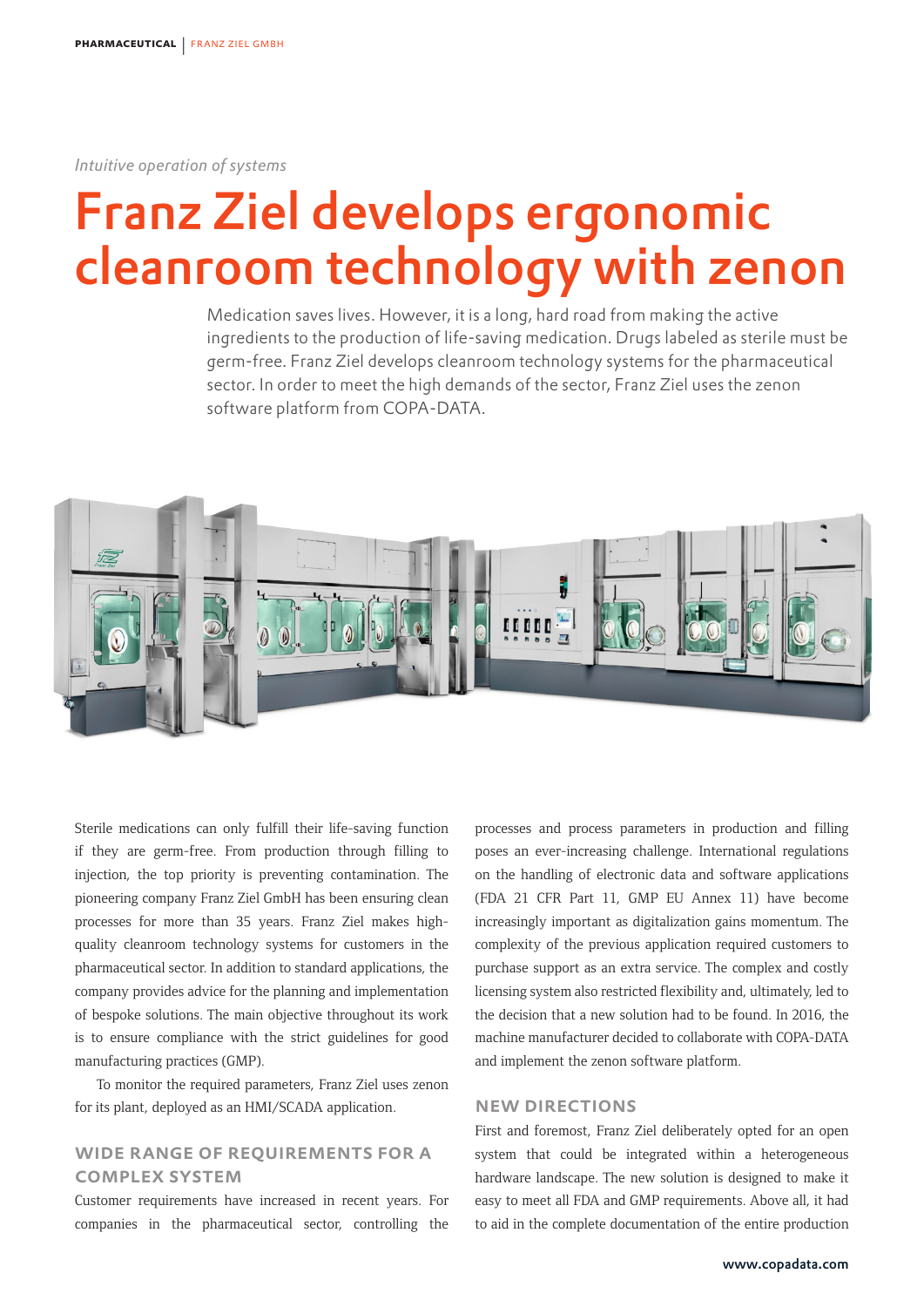

*zenon displays the most important plant data clearly in the dashboard, and detail can be accessed directly without going deeper into the project.*



*Individual areas are displayed clearly. Adjustments can be made easily, if necessary.*

*Even though we already use zenon very effectively for our customers, we have not yet exhausted its full potential.*

> Thomas Große Hülsewiesche, Franz Ziel GmbH Electrical Engineer

plant. By using SCADA functionality, the documentation will be immutable, since all data is captured digitally and can therefore not be tampered with. The new system also needed to be easy and intuitive for plant operators to operate.

zenon software from COPA-DATA can be used as a platformindependent HMI/SCADA application. Franz Ziel and COPA-DATA have developed an individual HMI based on zenon, which has been optimized specially to meet the requirements of machines and customers. In addition, zenon can be easily connected to existing systems and integrated in heterogeneous infrastructure. As a result, the solution supports the different PLC hardware providers selected by Franz Ziel, and ensures flexible customization.

With the support of CaderaDesign, Franz Ziel's team developed a uniform, CI-compliant design for all user interfaces. "We receive very positive feedback on our design from all our customers," says Thomas Große Hülsewiesche, electrical designer at Franz Ziel. "Operation is intuitive, and can be carried out by personnel with less training."

Strict compliance with certain parameter sets is particularly important in the pharmaceutical sector. With zenon Recipe Group Manager, it is very easy to edit and save any number of parameter sets. It also conforms to FDA 21 CFR Part 11, GMP EU Annex 11. At the push of a button, parameter sets can be predefined as set values at the process level. In the application cases of Franz Ziel's customers, these parameters include the required internal pressure in the isolators or in the closed RABS, the temperature, the humidity and the speed of the laminar airflow. Laminar airflow or low-turbulence displacement flow is a specific airflow in the room that removes any contaminants or particles from the process room from top to bottom. If the limits of the parameters are not observed exactly, the system triggers an alarm, and the machine operators are shown the next steps that need to be taken on the user interface.

All acquired data is recorded seamlessly throughout the entire production plant. Various reports can be generated from the raw data, which can be adapted to suit individual requirements.